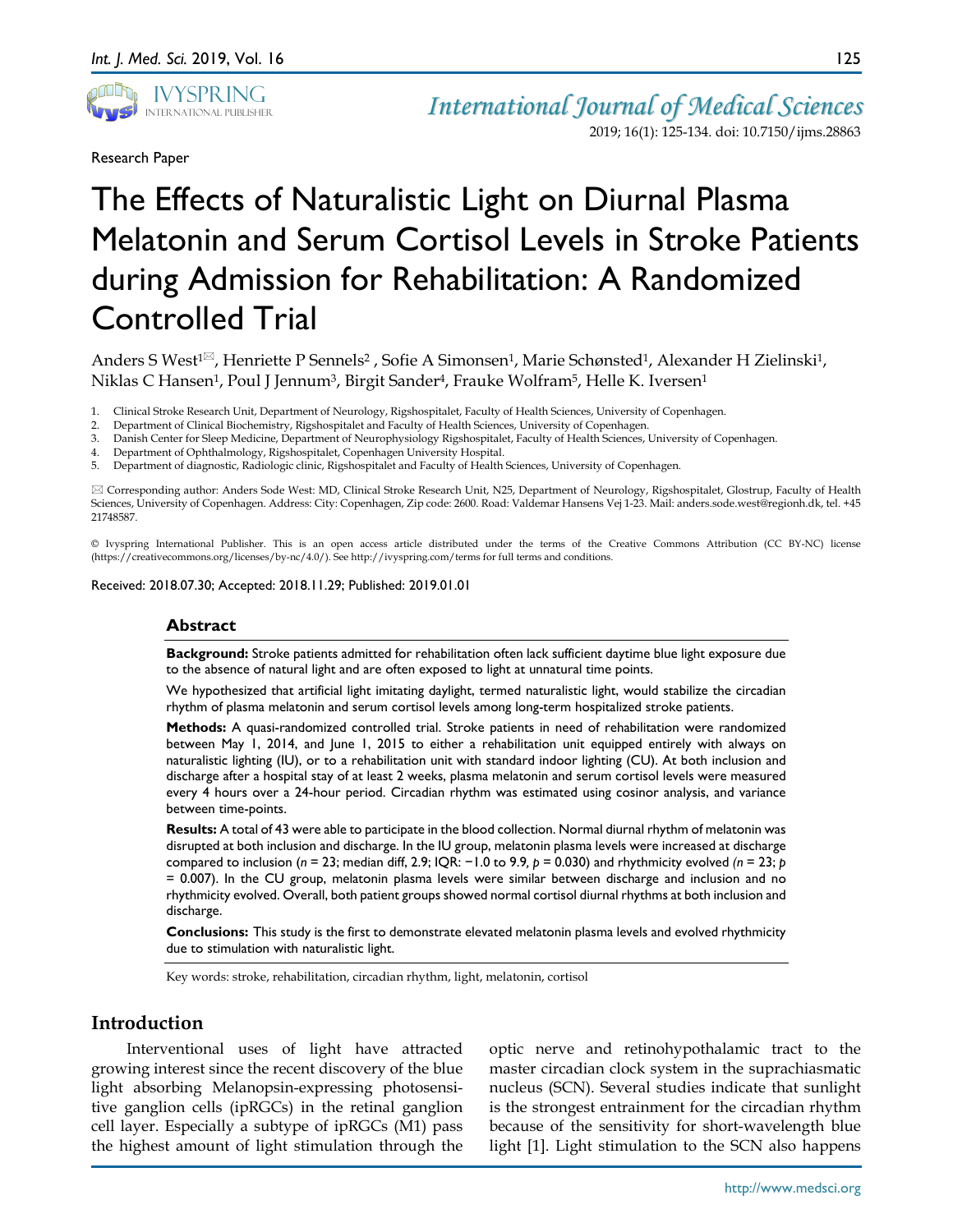through the intergeniculate leaflet (IGL), which appears to be an important secondary route for sunlight entrainment [2]. The SCN affects melatonin and cortisol in a manner involving the oscillation system within the SCN and its direct autonomic connection with peripheral tissue.

Melatonin is produced from serotonin in the pineal gland, and its circuitous pathway is regulated by the SCN. Light normally inhibits melatonin secretion, such that it is low during the day and peaks late at night, and this temporal pattern is relatively unaltered by changes in sleep habits [3]. During hospitalization, critically ill patients reportedly exhibit low melatonin levels and a disrupted diurnal melatonin rhythm [4,5]. Patients with cortical stroke also show decreased melatonin secretion [6-8] and a disturbed diurnal rhythm [9]. Although the physiological explanation of this phenomenon is unknown. It is possible that the initial edema and widespread cortical lesions may affect areas projecting to the IGL, impairing light perception to the SCN, and through that disrupting circadian rhythm regulation [6].

Another well-known circadian-regulating hormone, cortisol, synchronizes peripheral circadian oscillators and controls 60% of the circadian transcriptome [10]. Cortisol secretion is controlled by the SCN, where neuronal projections signal directly to the paraventricular hypothalamic nucleus (PVH) and dorsomedial hypothalamus (DMH). Cortisol levels normally rise around midnight, peak in the early morning, and decrease again around 9 a.m. Cortisol is reportedly elevated in response to external stimulus, such as hospital admission and surgery [11,12]. However, it seems likely that cortisol is more stable than melatonin in critically ill patients exposed to diurnal disruption [13].

Hospitalization and circadian rhythm disruption reportedly have negative consequences [14]. Patients admitted for post-stroke rehabilitation carry a high risk of circadian disruption due to the duration of hospitalization and immobilization. This combination deprives patients of natural light from the sun, subjects them to many hours of artificial light from the evening and nighttime indoor hospital lighting.

LED (light-emitting diode) technologies support the development of artificial light with specific wavelengths. Together with computerized technology, this enables the production of lamps that can imitate the natural sunlight spectrum and rhythm termed naturalistic light, circadian light, or dynamic lighting. Melatonin levels are influenced by light interventions [15], and several studies show that short-wave light is an isolated melatonin manipulator [16-19]. Previously tested light interventions have not

detectably altered melatonin levels in patients in real-hospital settings [20,21]. However, no studies have investigated the influence of naturalistic light on melatonin levels and its diurnal rhythm.

In the present study, we aimed to determine whether naturalistic light could stabilize the circadian rhythm of melatonin and cortisol, and increase the expected low plasma melatonin levels in stroke patients admitted for rehabilitation.

# **Materials and Methods**

# **Study design and Participants**

This study was performed in the Stroke Rehabilitation Unit, Department of Neurology, Rigshospitalet, Copenhagen. The methods have been previously described in detail [14]. Briefly, the study included stroke patients who required over 2 weeks of in-hospital rehabilitation during the period from May 1st of 2014 to June 1st of 2015. Patients were excluded if they were unable to give consent due to their awareness status, severe aphasia, or less than 2 weeks of hospitalization in the rehabilitation unit**.** We conducted a parallel randomized controlled trial with two arms: an intervention group admitted to a rehabilitation unit equipped with naturalistic light (IU), and a control group admitted to a rehabilitation unit with standard indoor lighting (CU). No safety precautions were necessary regarding assessments and interventions. The study was approved by the Danish scientific ethics committee (H-4-2013-114) and the Danish Data Protection Agency (2007-58-0015), and is registered at ClinicalTrials.gov (Identifier: NCT02186392).

# **Randomization**

Randomization was performed by non-blinded stroke nurses (quasi-randomization) at the acute stroke unit (with normal standard light conditions). The nurses were not involved in the study and were simply following normal procedure regarding the relocation of patients to the two rehabilitation units.

# **Naturalistic light intervention**

In all areas of the intervention rehabilitation unit, 24-hour naturalistic lighting scheme was implemented using multi-colored LED-based luminaires (lamps) managed by a centralized lighting controller according to the lighting scheme (Chromaviso, Denmark). The lighting was dim in the morning (from 7 am), increased to reach maximum illuminance between noon and 3 pm with strong inclusion of the blue light spectrum, and then dimmed again throughout the evening with diminishment of the blue light spectrum, ensuring no IpRGC stimulation during nighttime. The luminaires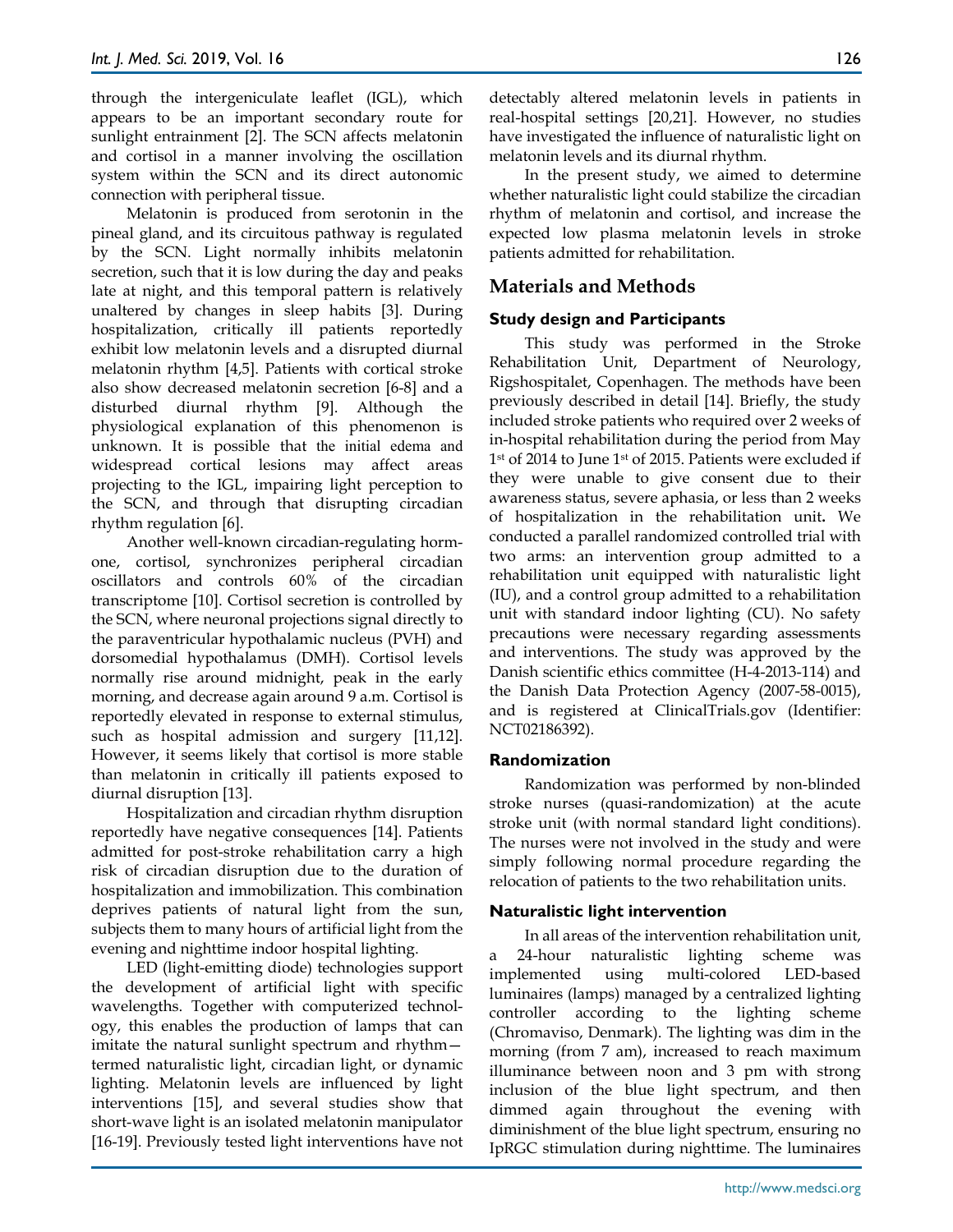were located in the ceiling and at the wall behind the beds, and the naturalistic lighting scheme ran constantly throughout the inclusion period.

Due to the complexity and the need for comprehensive technical description of the light, the light intervention is presented in details in the method description paper [14] where the irradiance profiles can be found in figure 3a and 3b. The technical light description is produced in accordance with CIE TN 003 following the principles of Lucas et al. [22]. Normal ceiling luminaries were installed in the CU. They had new fluorescent tubes installed prior to the inclusion in order to uniform the light in all areas of the CU. The technical light description regard the irradiance profiles for the IU can be found in figure 3a and for CU in 3b in West et al [14].

#### **Measurements**

All acute stroke patients underwent standard initial examinations. Additionally, the Morningness-Eveningness Questionnaire (MEQ) was performed at both inclusion and discharge to determine the distribution of circadian classes. Daily life in the patient ward was best suited to morning types, such that evening-type circadian class could potentially interfere with outcome for these patients. The MEQ is validated for determining individual circadian rhythm [23], and divides patients into five types: Definitely Evening Type, Moderately Evening Type, Neither Type**,** Moderately Morning Type, and Definitely Morning Type. The highest scores indicate the morning type.

#### Blood samples

Blood samples were collected at both inclusion and discharge (hospital treatment complete/done) for measurement of melatonin and cortisol levels at 4-hour intervals, seven times over a 24-hour period: 08 a.m., noon, 04 p.m., 08 p.m., midnight, 04 a.m., and again at 08 a.m. To prevent external factors other than light from influencing plasma melatonin and serum cortisol levels, the participants were asked to avoid parameters which could influence the blood levels [14] (Table S1). Travel to different time zones and regular night work within the last 14 days were registered. The instructions were given both verbally and in writing. To avoid circadian stimulation, blood collection was performed in dim lighting from an old incandescent bulb, which has very low emission of the blue light spectrum. During collection, the lamp was pointed towards the arm, away from the patient. Blood samples were centrifuged directly after collection, and plasma and serum were separated. Samples were immediately stored at −50°C, and within 30 hours were stored at −80°C until further analysis.

#### Biochemical analysis

Plasma melatonin concentrations were analyzed by use of a Melatonin Direct Radioimmunoassay (LDN Labor Diagnostika Nord GmbH and Co. Nordhorn) according to the kit instructions. The limit of detection was 2,3 pg/mL, the measuring range was 2.3 - 1000 pg/mL and the analytical between-run coefficient of variations were 19,6% at 24 pg/mL and 14% at 70 pg/mL.

Serum cortisol concentrations were determined on a Cobas e 411 analyzed (Roche Diagnostics, Basel, Switzerland) by an electro-chemiluminescence immunoassay. The limit of detection was 0.5 nmol/L, the measuring range was 2 - 17500 nmol/L and the analytical between-run coefficient of variation was 3% at 330 nmol/L.

#### MRI radiological classification

MRI sequences were performed, and brain lesions were classified according to volume and anatomic localization by a neuro-radiologist. The infarction volume (in cm3) was calculated by measuring the infarction size in the coronal, transversal, and sagittal planes. All scans were performed using a 1.5 Tesla MR scanner (Siemens, General Electrics), and included the following sequences: a sagittal T2-weighted turbo spin echo sequence (FSE), an axial T2-weighted FSE, an axial fluid attenuation inversion recovery (FLAIR) sequence, an axial 3 scan trace diffusion-weighted imaging sequence, a sagittal 3D T1WI sequence, and an axial susceptibility-weighted imaging sequence.

#### **Outcomes**

This study was part of a larger investigation of the effects of light on rehabilitation patients' health as measured by psychological parameters, biochemical parameters, fatigue, and sleep. As this subject is a relatively new scientific field, the study was considered an exploratory investigational study. We chose five primary endpoints, including melatonin and cortisol levels and rhythmicity in the present study.

#### **Statistical analysis**

All analyses were performed using SAS (SAS Inst. Inc., Cary, NC USA, 9.4). A *p* value of <0.05 was considered significant. Between-group differences regarding basic demographic parameters were calculated using the *t*-test for continuous variables, and chi-square-test for categorical variables. Normally distributed continuous variables were expressed as mean  $\pm$  standard deviation (SD). The melatonin plasma levels and cortisol serum levels were not normally distributed; therefore, these data were expressed as median and interquartile range (IQR).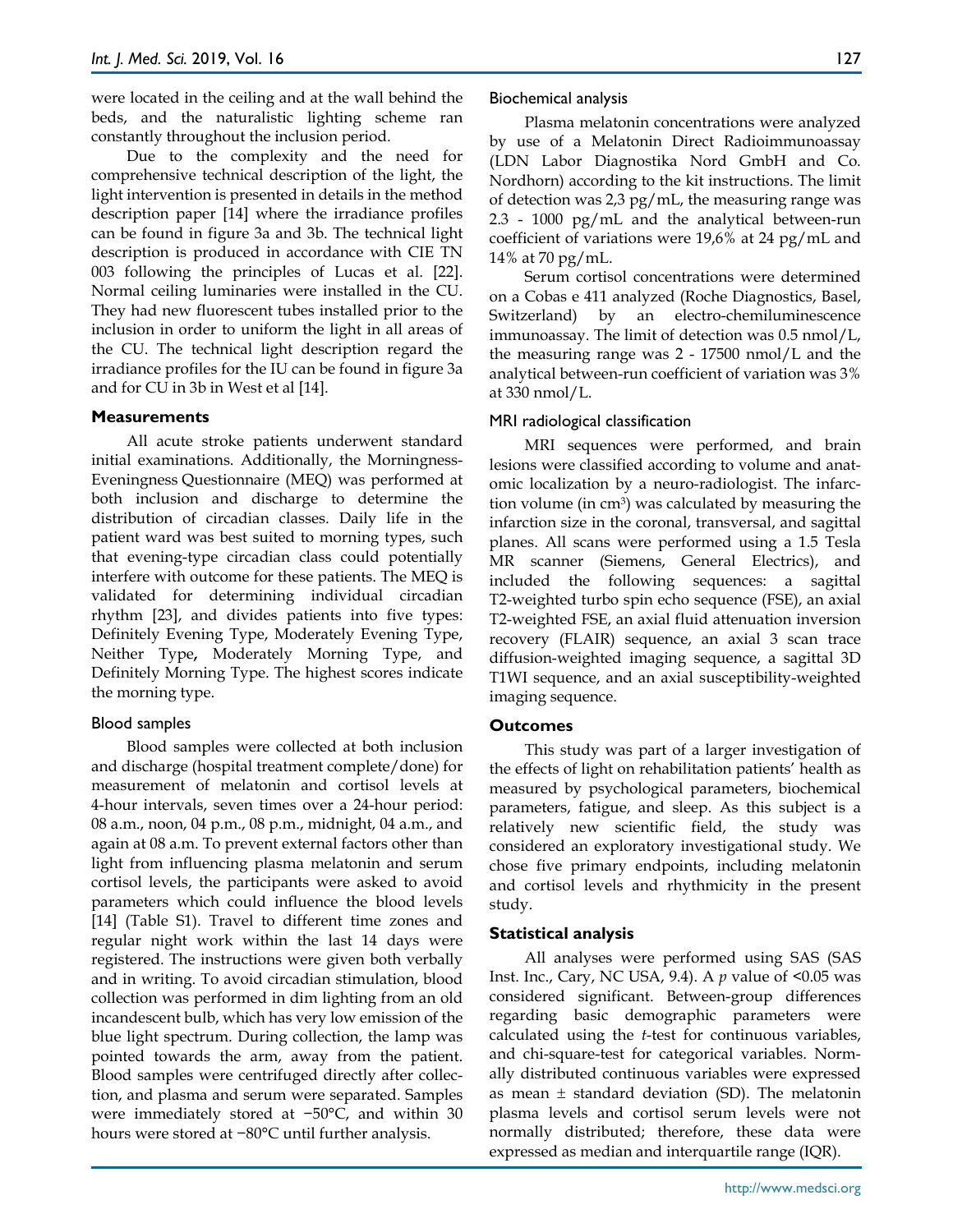Data were logarithmically transformed prior to mixed model analysis, and were subsequently transformed back to empirical fractiles to achieve parametric distribution, which were then converted to percentage variance ( $(x-1)$  \* 100). The deviation of calculated cosinor rhythmicity was expressed as standard error (SE). Cosinor rhythmicity was analyzed assuming a 24-hour time-period [24]. The data were fitted to a combined cosine and sine function: y = M + k1COS(2πt/24) + k2SIN(2πt/24). The 24-hour rhythms of each group were further characterized by the following rhythm parameters: mesor (rhythm-adjusted average about which oscillation occurs), amplitude (difference between the highest and lowest values of the fitted cosinor curve), and times of peak and nadir [24,25]. Data analyses were performed using the GPLOT procedure in SAS. Mixed model analysis was performed in SAS to describe the variance between time-points of the diurnal rhythm of melatonin and cortisol at inclusion and discharge in each unit.

Infarction size was correlated to melatonin and cortisol mean values using regression analysis. Infarction location was included as a confounding element by analysis of covariance. The Wilcoxon signed-rank test was used to describe within-group changes from inclusion to discharge. The melatonin mean plasma values were calculated from all time-points together (24 h). Due to the preserved diurnal rhythm, cortisol mean serum values were further divided into day (high-secretion phase; 24–12

h) and night (low-secretion phase; 12–24 h) values. Melatonin plasma levels did not show a diurnal rhythm in either unit; thus, the division of mean melatonin values into further stages was not relevant.

### **Results**

Among 256 screened patients who required in-hospital neurorehabilitation, 90 met our inclusion criteria, of whom 73 avoided meeting exclusion criteria, death, and severe illness until discharge. Of these 73 included patients, 30 dropped out before discharge, while the remaining 43 patients completed the study (Figure 1). The main reasons for missed blood collection were the patient's discomfort with the procedure, and technical complications with the first 9 included patients. Patients were also excluded from blood collection due to fragile veins and low hemoglobin concentration. Melatonin data from one patient were excluded due to prescribed melatonin treatment. Cortisol data were excluded due to very high cortisol values resulting from respiratory distress in one patient who unexpectedly died a few hours after the last blood sampling. NIHSS (Included N=43; 5.0 (±4.2); excluded N=30; 7.8 (±6.4): p=0.04) and Barthel (Included N=43; 56.9  $(\pm 30.0)$ ; excluded N=30; 39.1 ( $\pm$ 31.2):  $p$ =0.02) scores were calculated in the group of excluded patients and indicated significant worse disability scores compared to the included participants (table S2).

A total of 33 patients were willing and able to sufficiently answer the MEQ. The two groups did not



**Figure 1.** Trial flow chart.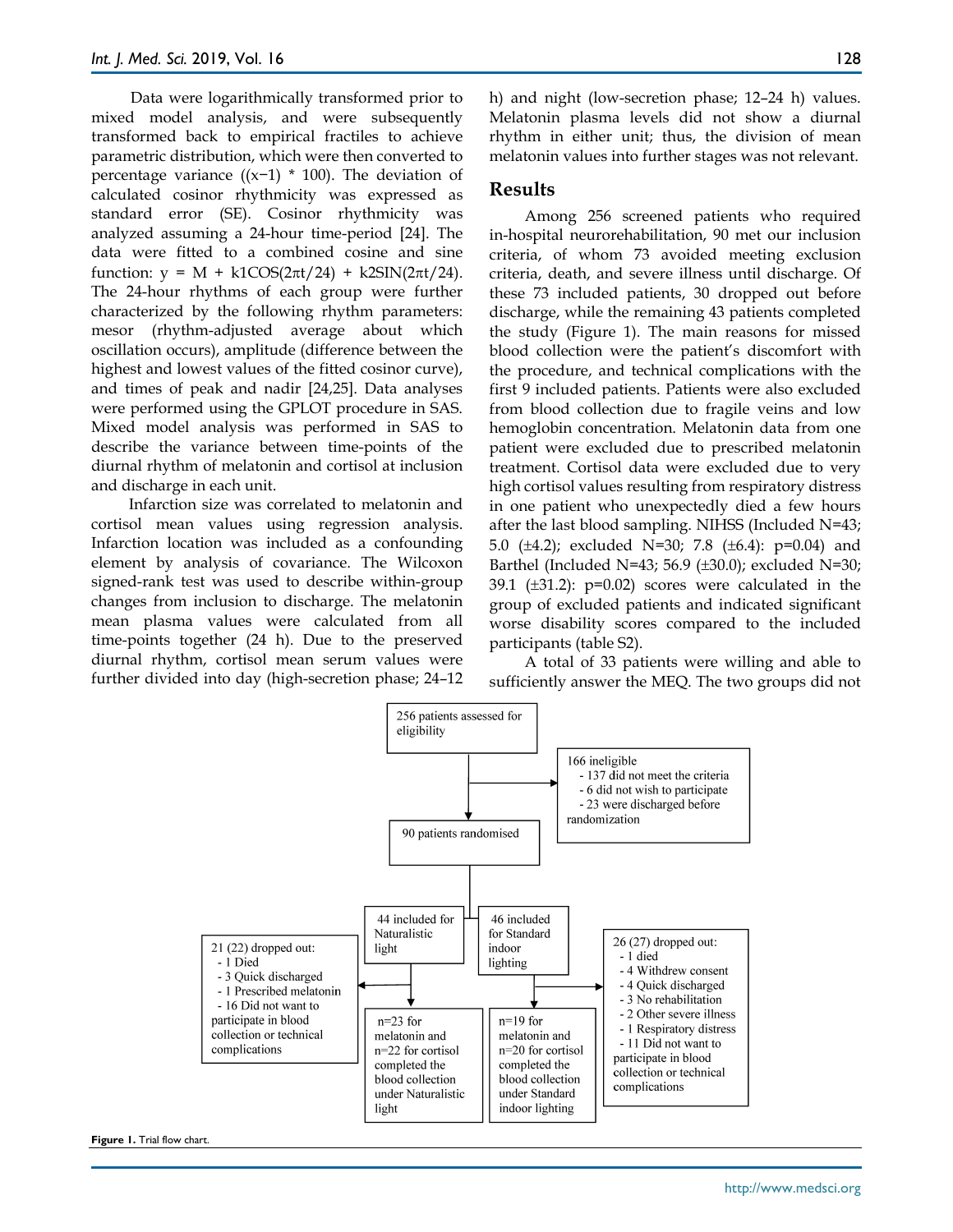significantly differ in circadian class distribution (chisquare test) (Table 1). Table 1 presents the demographic data. The two groups were well matched, except regarding the number of smokers (IU 13, CU 16, *p* = 0.02). Pre-analytical variability was estimated to be equal among the patients based on the information collected before blood sampling, and was therefore not included as a confounding or interaction element.

#### **Circadian rhythm of melatonin and cortisol**

At both inclusion and discharge, both patient groups lacked a normal diurnal rhythm of plasma melatonin. Melatonin plasma levels did not follow a cosinor rhythmicity in either group, at either time-point (Table 2). Regarding the variance between time-points, the CU group appeared to have an abnormal but diurnal melatonin rhythmicity at inclusion (Table 3). However, this rhythmicity was absent at discharge which is also illustrated by Figure 2,b. In the IU group at inclusion, melatonin plasma levels only significantly differed between 08 p.m. and at discharge, melatonin levels significantly differed between each time-point (Table S3), with elevated levels from 08 a.m. to noon and from 08 p.m. to midnight illustrated by Figure 2,a. In the IU group, we detected significant changes over time between

| evident in the CU group (Table 3).                            |
|---------------------------------------------------------------|
|                                                               |
| <b>Table 1.</b> Basic demographics of the two patient groups. |

inclusion and discharge. Such differences were not

| Characteristic                                        | <b>Intervention</b><br>Unit $(N = 23)$ | <b>Control Unit</b><br>$(N = 20)$ | p<br>value |
|-------------------------------------------------------|----------------------------------------|-----------------------------------|------------|
| Age, mean years (range)                               | 75.2 (56-96)                           | $70.8(51-88)$                     | 0.21       |
| Sex,                                                  |                                        |                                   | 0.55       |
| Male, $n$ $(\%)$                                      | 15(65)                                 | 14 (74)                           |            |
| Female, $n$ (%)                                       | 8(35)                                  | 5(26)                             |            |
| Time from ictus to inclusion, mean days<br>$(\pm SD)$ | $5.7 (\pm 3.5)$                        | 5.1 $(\pm 3.7)$                   | 0.44       |
| Admission length, mean days (±SD)                     | $46.2 (\pm 24.8)$                      | 33.4 $(\pm 13.0)$                 | 0.08       |
| Smoker, $n$ $(\%)$                                    | 13(56.5)                               | 16(88.9)                          | 0.02       |
| Hypertension, $n$ (%) <sup>*</sup>                    | 16 (70)                                | 12(63)                            | 0.66       |
| <b>Diabetes</b>                                       |                                        |                                   |            |
| Type 1, n (%)                                         | 0(0)                                   | 2(11)                             | 0.11       |
| Type 2, n (%)                                         | 4(17)                                  | 2(11)                             | 0.53       |
| Hypercholesterolemia, n (%)                           | 5(22)                                  | 4(21)                             | 0.96       |
| Atrial fibrillation, n (%)                            | 5(22)                                  | 3(16)                             | 0.63       |
| Depression, n (%)**                                   | 0(0)                                   | 1(5)                              | 0.27       |
| Barthel, mean score (±SD)                             | 55.0 $(\pm 33.0)$                      | 59.0 $(\pm 27.0)$                 | 0.84       |
| NIHSS, mean score (±SD)                               | $4.9$ ( $\pm 4.1$ )                    | 5.2 $(\pm 4.5)$                   | 0.94       |
| MEQ total score, mean (±SD)                           | 58.1 $(\pm 12.2)$                      | 59.0 $(\pm 11.8)$                 | 0.81       |
| Definitely Evening Type, n (%)***                     | 1(6.7)                                 | 0(0)                              |            |
| Moderately Evening type, n (%)***                     | 5(33.3)                                | 3(16.7)                           |            |
| Neither Type, n (%)"**                                | 2(13.3)                                | 2(11.1)                           |            |
| Moderately Morning Type, n (%)***                     | 4(26.7)                                | 9(50.0)                           |            |
| Definitely Morning Type, n (%)***                     | 3(20.0)                                | 4(22.2)                           |            |

\*Hypertension defined as under medical treatment for hypertension at inclusion. \*\*History of depression. \*\*\*Percentage of 15 respondents in the Intervention Unit group and of 18 in the Control Unit group.

| Group        | N   | Cosinor <i>p</i> value | Mesor (SE)<br>(pg/mL) | *Mesor <i>p</i> value | Amp (SE) Peak-Nadir | $*Amp/peak p$<br>value | Peak time | Nadir time |
|--------------|-----|------------------------|-----------------------|-----------------------|---------------------|------------------------|-----------|------------|
| Melatonin    |     |                        |                       |                       |                     |                        |           |            |
| Control      |     |                        |                       | 0.82                  |                     | 0.68                   |           |            |
| Inclusion    | 133 | 0.07                   | 23.51(1.85)           |                       | 10.03(2.84)         |                        | 23:20     | 11:20      |
| Discharge    | 130 | 0.48                   | 22.54(1.66)           |                       | 5.35(2,53)          |                        | 23:59     | 11:59      |
| Intervention |     |                        |                       | 0.17                  |                     | 0.44                   |           |            |
| Inclusion    | 161 | 0.4                    | 19.86 (0.91)          |                       | 3.30(1.38)          |                        | 22:13     | 10:13      |
| Discharge    | 152 | 0.27                   | 27.03 (2.27)          |                       | 9.06(3.42)          |                        | 20:23     | 08:23      |
| Cortisol     |     |                        |                       |                       |                     |                        |           |            |
| Control      |     |                        |                       | 0.08                  |                     | 0.005                  |           |            |
| Inclusion    | 131 | < 0.0001               | 376.97 (15.64)        |                       | 270.17 (24.41)      |                        | 10:48     | 22:48      |
| Discharged   | 137 | < 0.0001               | 311.16 (12.08)        |                       | 353.80 (18.3)       |                        | 9:48      | 21:48      |
| Intervention |     |                        |                       | 0.31                  |                     | 0.84                   |           |            |
| Inclusion    | 159 | < 0.0001               | 317.48 (11.45)        |                       | 262.37 (17.33)      |                        | 10:44     | 22:44      |
| Discharged   | 151 | < 0.0001               | 336.70 (13.28)        |                       | 286.74 (20.21)      |                        | 10:33     | 22:33      |

Diurnal rhythm of melatonin and cortisol measured by cosinor rhythmicity. Values were fitted to the best-fitting cosinor curve, and the 24-hour rhythm of melatonin and cortisol values was further characterized by the following rhythm parameters: mesor (rhythm-adjusted average about which oscillation occurs), amplitude, and times of peak and nadir. The p values for inclusion vs. discharge were calculated using the values of mesor and amplitude/peak between inclusion and discharge. \*Inclusion vs. discharge.

| Groups                            | p-value   | p-value  |
|-----------------------------------|-----------|----------|
| <b>Intervention Unit</b>          | Melatonin | Cortisol |
| Inclusion                         | <b>NS</b> | < 0.0001 |
| Discharge                         | 0.002     | < 0.0001 |
| Variance, inclusion vs. discharge | 0.007     | < 0.0001 |
| <b>Control Unit</b>               |           |          |
| Inclusion                         | 0.0003    | < 0.0001 |
| Discharge                         | <b>NS</b> | < 0.0001 |
| Variance, inclusion vs. discharge | <b>NS</b> | < 0.0001 |

Type 3 tests of fixed effects was calculated based on the variance between melatonin and cortisol blood collection time-points. NS = Not significant.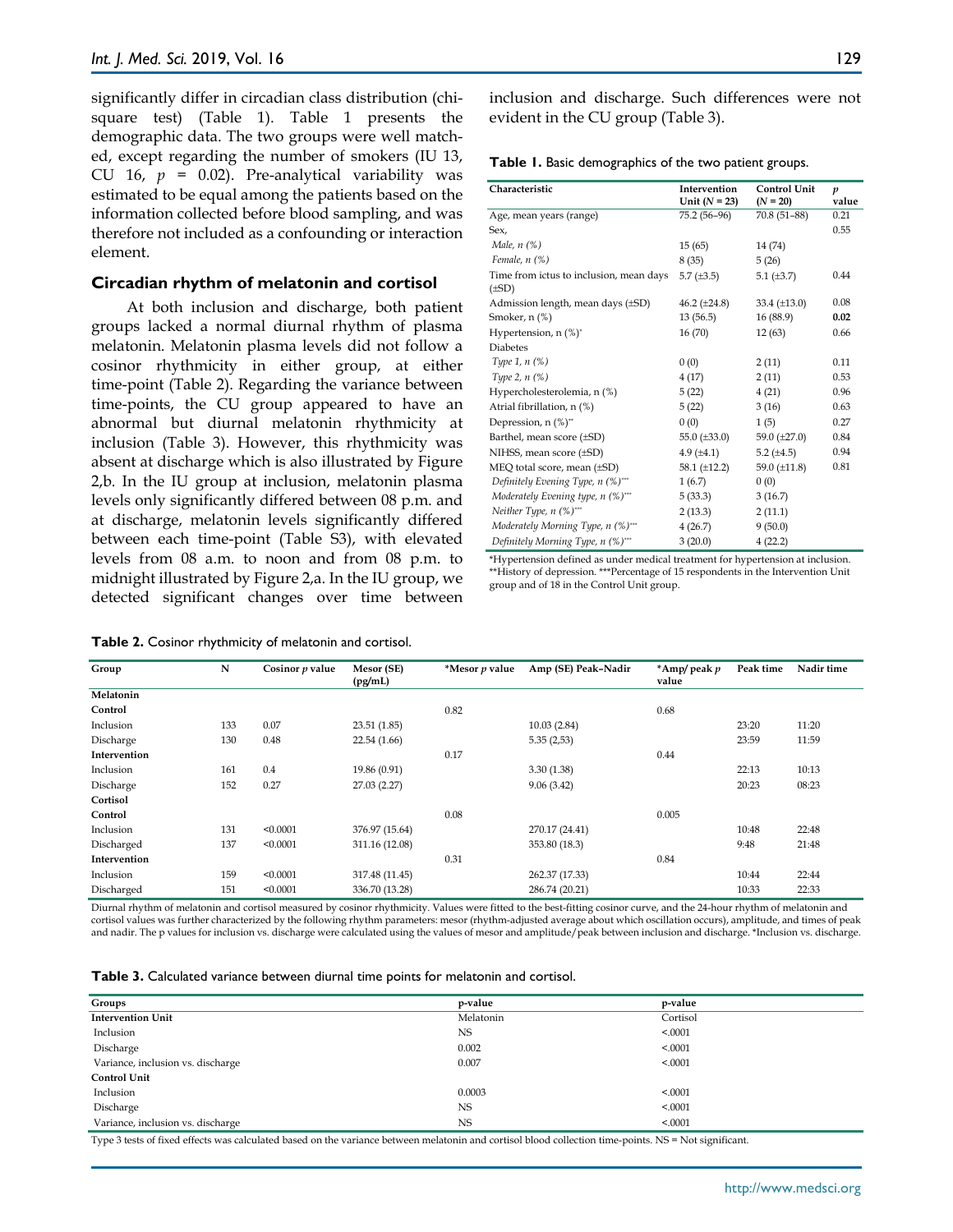

**Figure 2. Patients' 24-hour blood levels of melatonin and cortisol at each time-point at inclusion and discharge.** Best-fitting cosine curves (bolt and gray) and chronograms (mean and standard errors) for melatonin and cortisol at each time-point at inclusion (solid line) and at discharge (dotted line) in the intervention unit (IU) and the control unit (CU). E and F show visual schematic examples of normal 24-h rhythms of cortisol and melatonin.



Figure 3. Chronograms for melatonin and cortisol. Chronograms of the full dataset showing the differences in the mean blood levels of melatonin (A) and cortisol (B) at inclusion and discharge in the intervention unit (solid line) and the control unit (dotted line).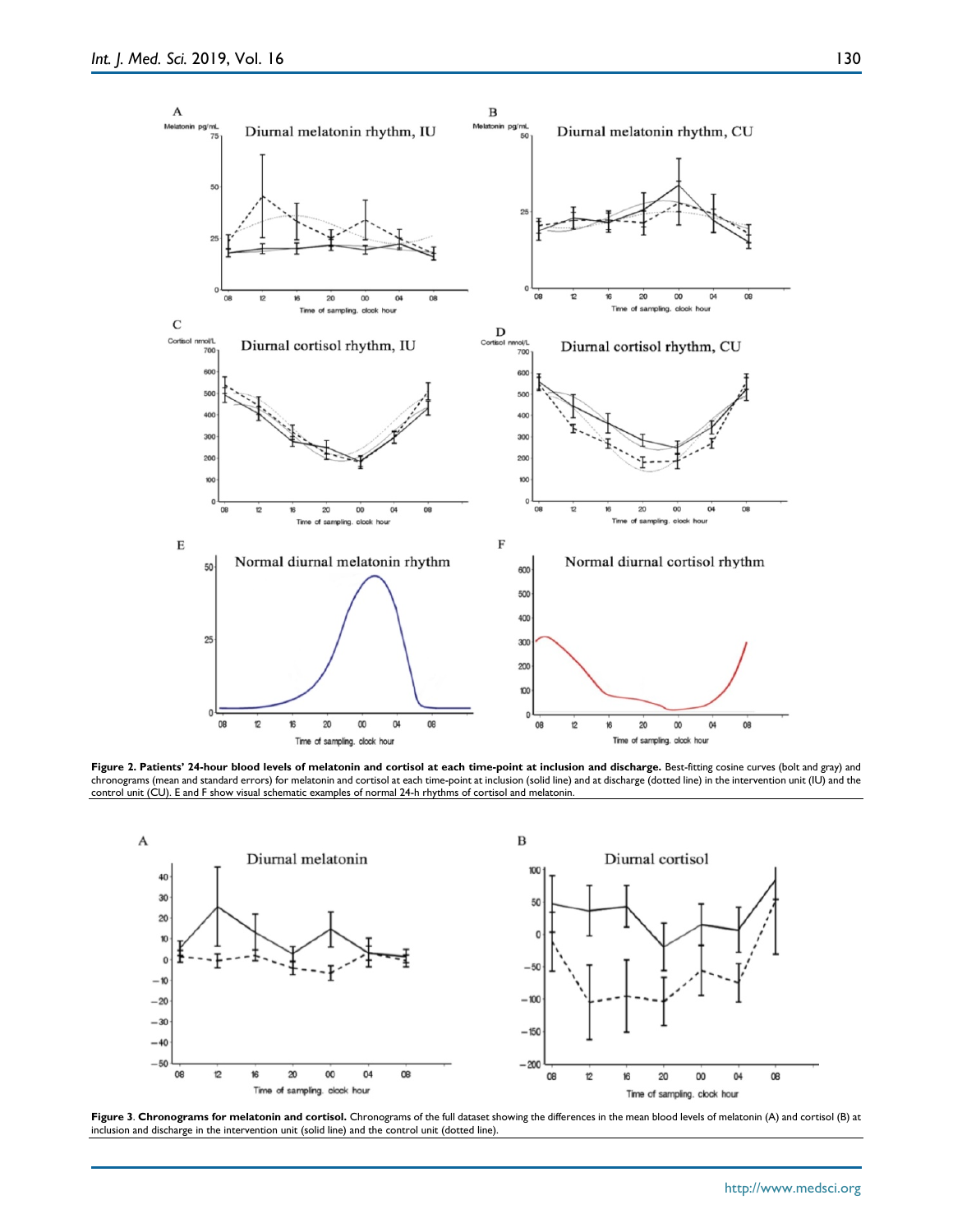| Table 4. Changes of melatonin and cortisol levels from inclusion to discharge in each unit. |  |  |  |
|---------------------------------------------------------------------------------------------|--|--|--|
|---------------------------------------------------------------------------------------------|--|--|--|

| Parameter                      | Inclusion blood levels median (IOR) | Discharge blood levels median (IOR) | Differences in blood levels median (IOR) P value |                |
|--------------------------------|-------------------------------------|-------------------------------------|--------------------------------------------------|----------------|
| Mean melatonin, 24-h           |                                     |                                     |                                                  |                |
| Control Unit $(N = 19)$        | 18.9 (8.1 to 27.3)                  | 20.7 (7.9 to 23.1)                  | $1.5$ ( $-7.0$ to 6.3)                           | <b>NS</b>      |
| Intervention Unit $(N = 23)$   | 20.3 (5.3 to 22.9)                  | $28.9(6.0 \text{ to } 35.0)$        | $2.9$ (-1.0 to 9.9)                              | 0.030          |
| Mean cortisol, 24-h            |                                     |                                     |                                                  |                |
| Control Unit $(N = 20)$        | 361.6 (250.5 to 416.6)              | 334.5 (188.0 to 387.8)              | $-59.6$ ( $-84.3$ to 33.4)                       | <b>NS</b>      |
| Intervention Unit $(N = 22)$   | 295.9 (229.1 to 316.4)              | 301.6 (237.3 to 434.6)              | $8.5$ (-39.9 to 77.1)                            | <b>NS</b>      |
| Cortisol, day'                 |                                     |                                     |                                                  |                |
| Control Unit ( $N = 20$ )      | 274.8 (169.5 to 325.8)              | 198.8 (76.0 to 268.2)               | $-59.6$ ( $-129.4$ to 13.2)                      | 0.003          |
| Intervention Unit $(N = 22)$   | 209.8 (117.3 to 255.0)              | 204.3 (93.3 to 278.3)               | $5.6$ (-68.7 to 59.7)                            | <b>NS</b>      |
| Cortisol, night**              |                                     |                                     |                                                  |                |
| Control Unit $(N=20)$          | 444 (245.5 to 478.6)                | 400.1 (266.3 to 504.0)              | $-17.4$ ( $-76.6$ to $70.1$ )                    | N <sub>S</sub> |
| Intervention Unit ( $N = 22$ ) | 364.4 (259.0 to 435.3)              | 401.8 (255.3 to 504.0)              | $28.4 (-53.8 \text{ to } 107.3)$                 | <b>NS</b>      |

Melatonin values (pg/mL) are calculated from mean blood levels from all time-points together (24 h). Mean cortisol blood levels (nmol/L) were separately determined for day and night because of the preserved diurnal rhythm. The non-parametric paired test/Wilcoxon signed-rank test was used to calculate the statistical difference; therefore, median and interquartile range is given. \*Time 12–24. \*\*Time 24–12. NS = Not significant.

A significant cortisol cosinor rhythm (*p* < 0.0001) was detected in both patient groups at both inclusion and discharge (Table 2, Figure 2,c,d). The CU group showed a significant amp/peak difference in cortisol values between inclusion and discharge (*p* = 0.005) which illustrate the decrease in cortisol levels between inclusion and discharge (Figure 2,d). Cosinor analysis and the calculated variance between time-points revealed that both groups showed a significant cortisol rhythm at both inclusion and discharge but that the diurnal rhythm also changes in the variance of the rhythmic pattern between inclusion and discharge at both unit (Table 3, Table S4), which 3,b also illustrate. The curves in Figure 3,b illustrate that the largest discrepancy between groups was during the first part of the day, when the CU group showed decreasing levels and the IU group showed stable levels.

#### **Mean levels of plasma melatonin and serum cortisol**

Table 4 summarizes the differences in melatonin and cortisol levels between inclusion and discharge for all patients.

Melatonin plasma values significantly increased from inclusion to discharge in the IU group (*n* = 23; median diff, 2.9; IQR: −1.0 to 9.9*; p* = 0.030), but not in the CU group (*n* = 19; median diff, *−*1.5; IQR: −7.0 to 6.3;  $p = 0.418$ ) (Table 4). Figure 3,a shows the melatonin delta-curve, illustrating the melatonin level changes between inclusion and discharge in the IU and not in the CU groups, and supporting a 24-hour increase.

The mean day cortisol serum levels significantly decreased from inclusion to discharge in the CU group (*n* = 20; median diff, −59.6; IQR: −129.4 to 13.2; *p*  = 0.003), but did not significantly change in the IU group (*n* = 22; median diff, 5.6; IQR: −68.7 to 59.7; *p* = 0.945). During the admission time-period, cortisol night values increased in the IU group, and decreased in the CU group which is illustrated by Figure 3,b. However, these changes were not statistical significant (Table 4).

Analysis of covariance was performed to investigate cortical, striatocapsular, and large infarcts as confounding factors for the influence on melatonin and cortisol levels. Cortisol and melatonin levels were not significantly associated with these infarction types. Regression analysis revealed that lesion size was also not significantly correlated with melatonin (*n* = 27; Estimate, −0.03; 95% CI: −1.4, 0.09; *p* = 0.62) or cortisol values (*n* = 26; Estimate, 0.027; 95% CI: −0.34, 0.88;  $p = 0.38$ ) (Estimate = diff. lesion size mm<sup>3</sup>). Regression analysis also showed that length of hospitalization was not significantly correlated with melatonin or cortisol levels.

#### **Discussion**

This study is the first to investigate the effect of a naturalistic light environment exposure on melatonin and cortisol levels in stroke patients during at least 2 weeks of hospitalization.

At the time of inclusion in our study, the stroke patients in both groups exhibited an eradicated normal diurnal pattern of melatonin, with the lack of a normal peak. At discharge, the IU group exhibited significantly increased plasma melatonin levels and a present but abnormal diurnal rhythmicity. Conversely, the CU group exhibited significant but abnormal diurnal rhythmicity at inclusion, which was absent at discharge. The absent peak levels and disrupted diurnal rhythm of melatonin in our cohort is in line with the impaired melatonin secretion and disturbed rhythmicity commonly reported after stroke.

Since melatonin is synthetized from serotonin, it is reasonable to believe that melatonin production could be affected by the known reduction/ disturbances of serotonin synthesis after stroke [26,27]. This could explain the absence of a melatonin secretion peak in our study. Furthermore, it has been suggested that widespread cortical lesions could affect areas projecting to the intergeniculate leaflet (IGL), potentially impairing light perception to the SCN and the pineal gland, and disrupting circadian rhythm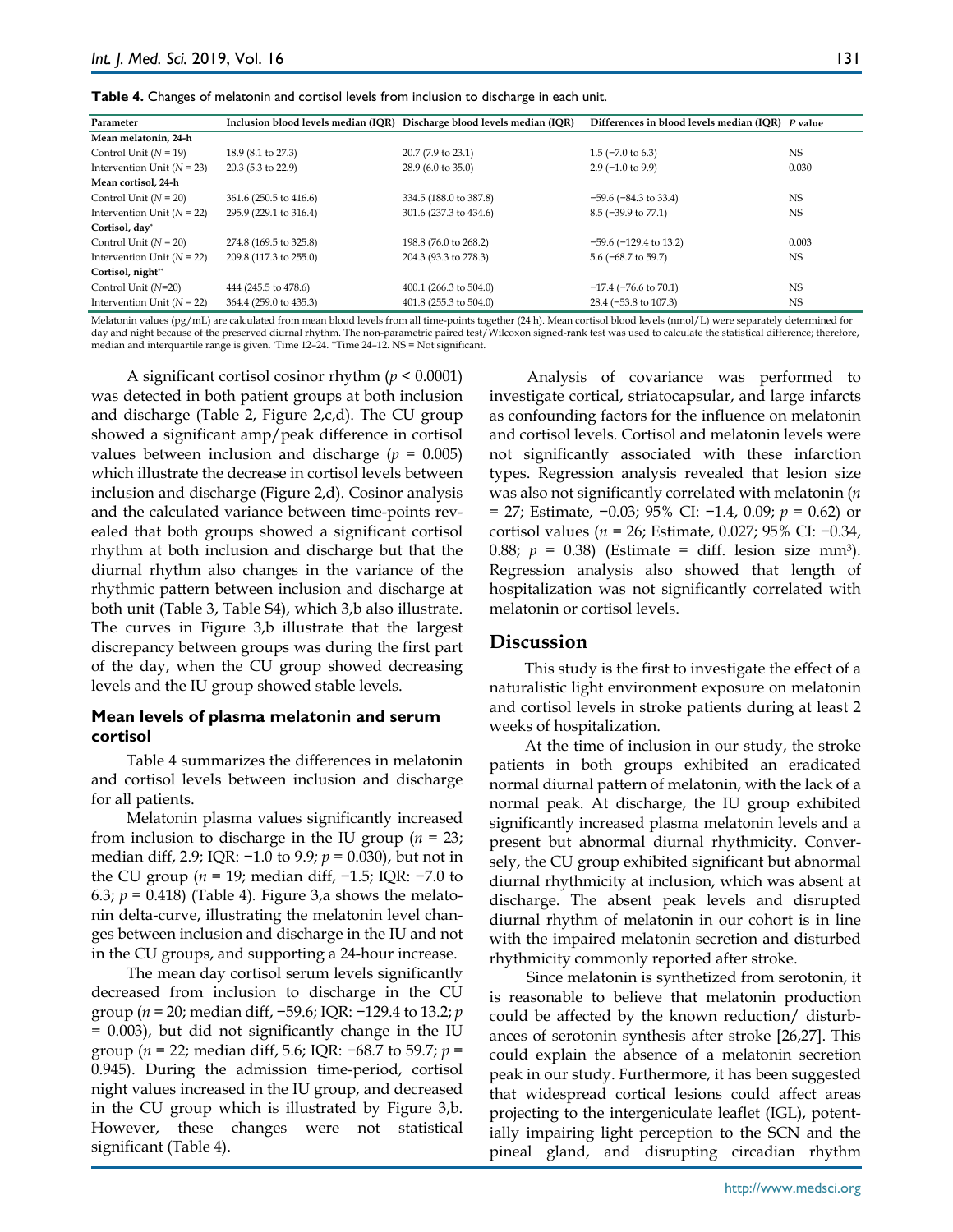regulation and melatonin secretion [6]. However, we did not find that melatonin and cortisol values were significantly correlated with lesion size, or with cortical and striatum infarcts. Notably, not all patients underwent MRI scanning; thus, the correlation was only calculated in a subgroup of patients, potentially influencing the results.

Blue light exposure during the day reportedly increases nightly melatonin secretion [28,29] and prevents the melatonin suppression caused by light exposure at night [30]. This may explain the high melatonin secretion in the IU group compared to the CU group. The increased melatonin levels in the IU group appeared to persist over the 24-hour measurement period (Figure 3,a) despite the high exposure to the blue light spectrum at the start of the day. Although the physiological explanation is not immediately evident, it may be related to the disturbed diurnal rhythm. The CU group had reduced exposure to blue light during the daytime, which could make the melatonin suppression more sensitive to light [31] and inhibit melatonin secretion [32]. This might result in the CU group having lower melatonin levels than the IU group during the daytime, as well as at nighttime since the CU group was frequently exposed to blue light-emitting ward lights in their rooms at night. Beta-blockers have been shown to reduce the production of melatonin [33]. Beta-blockers are widely used in stroke prevention and therefore in our patient cohort. However, the distribution of beta-blockers between the two units was unequal, as there was a greater prescription at the IU (Inclusion: IU; N=12, CU; N=6. Discharge: IU; N=18, CU; N=8). This unequal distribution may have hypothetically decreased the melatonin production at the IU compared with the CU.

Compared to melatonin, less is understood about cortisol's response to light. We found no change in cortisol levels in the IU group, but significantly reduced cortisol levels in the CU group. The higher cortisol levels in the IU group compared to the CU group may be correlated with positive health effects, such as improved cognition, mood, and well-being [18]. However, these correlations could also be related to the light-enhanced cortical activity [34].

Unlike the melatonin rhythm, the human cortisol rhythm does not seem to be associated with day and night. However, cortisol secretion is dependent on the phase of light, particularly transition periods from dark to light and, to a lesser extent, from light to dark. The IU and CU groups showed the greatest difference in cortisol serum levels during the first part of the day period (Table 4 and Figure 3,b). This corresponds well with previous findings that cortisol levels increase in response to the change from dim light to bright light exposure in the morning, but not in the afternoon or night [18,35,36]. However, it would also be expected that bright light would not affect cortisol levels during the afternoon or nighttime, since cortisol production is usually low at those times.

Our results showed a discrepancy between the circadian rhythms of melatonin and cortisol. While the normal 24-h rhythm of melatonin secretion was eradicated, the normal 24-h rhythm of cortisol was preserved. This preserved cortisol rhythmicity is not evident for a normal preserved SCN function. Even in the absence of a functional SCN pacemaker, the adrenal gland and its own clock system can still be light-entrained by gating the sensitivity of the adrenal to ACTH via modulation of circadian corticosterone rhythms [37]. Although stroke hypothetically leads to IGL destruction, cortisol may be less sensitive to reduced IGL function and impaired serotonin levels than melatonin, due to its different approaches to light and its secondary circadian control. It remains uncertain whether this persists throughout a patient's hospitalization. It is possible that the preserved 24-h cortisol rhythm resulted from a combination of the HPA axis and the autonomic nervous system, and their activation and inhibition from the SCN.

# **Limitations and strengths**

Patients were randomly allocated following the normal procedure for an equal distribution of patients to the two rehabilitations units (quasi-randomization). The conditions in the two rehabilitation units were equal with regards to size, form, and staff professions. The impact of daylight on the facade of the two units was not completely identical, since the angle of sun exposure differed between the two wings during all four seasons. However, measurement of the incoming sunlight revealed no significant differences between the two units [14], assuming that levels above 200 lux were required to stimulate the circadian center [38]. As illustrated in West et al. [14], there was no appreciable difference between units in daylight exposure at the window side bed across the year other than the use of curtains in the IU. There was a difference in daylight exposure between IU and CU at the bed nearest to the door, but all illuminance levels fall below the required level of 200 lux D55 equivalent light to generate a diurnal stimulation of the circadian center [38]. Thus, we do not view this difference as clinically important. Furthermore, it does not favor the IU. The intervention unit had blackout curtains that went up at 08 a.m. and down at 08 p.m. during all four seasons. It was estimated that the light significantly differed between beds during 40% of the meteorological time, over a five-hour period, during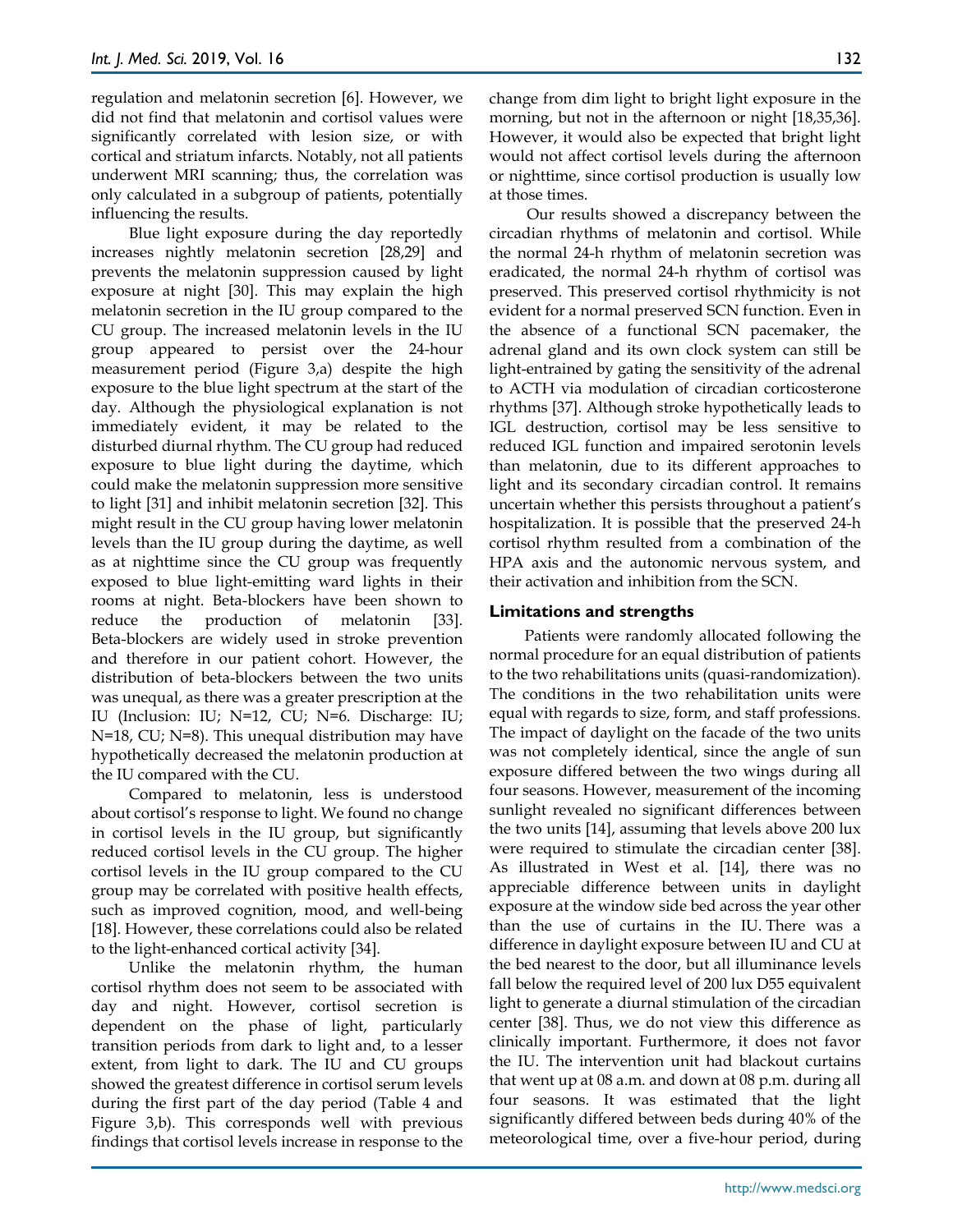the peak summer season, and this difference disappeared outside the summer period. During the study period, information was collected on all bed positions, and all patients were placed near the window at the end of their stay due to the natural rotation in the units. Overall, we found no differences in bed positions between patients; thus, bed positions were excluded from the calculations. Artificial light sources at the control unit were normal indoor ceiling luminaries and a bedside lamp. The use of these light sources could not be measured due to the random use seen in a normal ward and because of the absent in manipulation of the light sources due to the control setup. The technical light description regarding the ceiling light at the control unit is described in the method description paper [14].

Blood testing could only be performed for 43 participants. The two units significantly differed with regards to smoking  $(p = 0.02)$ , which we considered to be a random finding. NIHSS and Barthel scores significantly differed between the included and excluded participants, which were expected since the most severely impaired patients had the most difficulties participating in blood collection. At the start of the study period, saliva collection was tested as a method; however, the stroke patients showed a lack of saliva production, making this method unusable. Due to the RCT study design, all participants were equally disturbed during blood collection, for example, by waking for evening sampling.

Strengths of this study include the power of having two comparable units, and the ability to include data for all four seasons, since sunlight exposure in Denmark significantly changes throughout the year. This study was performed in a real-hospital setting; therefore, the results reflect the real-life situation in a rehabilitation hospital ward. However, this study was part of an exploratory investigational study in a relatively new scientific area. Thus, more specific studies are needed to further address the effects of naturalistic light on the levels and rhythmicity of melatonin and cortisol.

#### **Conclusions**

The present results indicate a physiologically influence of naturalistic light on melatonin and cortisol levels in patients hospitalized more than 2 weeks. There exists a need for clinical trials in circadian rhythm research with patients in a real-world clinical setting, and our study addresses that need. These findings demonstrate a rationale for further investigations on the exact implications of the observed circadian rhythm alterations, and to

examine the long-term effects of the circadian light intervention.

# **Supplementary Material**

Supplementary tables. http://www.medsci.org/v16p0125s1.pdf

# **Acknowledgments**

We are deeply grateful to the stroke patients for their participation in this study. We thank service manager Svend Morten Christiansson and architect Maj Lis Brunsgård Seligmann from the Service Center, Rigshospitalet Glostrup, for their interest in naturalistic light, and for making it possible to install naturalistic lighting throughout an entire hospital ward. We thank the company ChromaViso especially Master in optical engineering Torben Skov Hansen for always being available for technical questions and assistance regarding the light set-up and light description. We thank Nina Vindegaard Grønberg, MD, who was a great help in collecting data during periods of high work pressure. Finally, we are grateful to the health staff of the entire stroke department, Rigshospitalet Glostrup, for their engagement and professionalism as they provided support and logistical assistance during the project period. The last gratitude goes to The Market Development Foundation Denmark for financing the project.

#### **Competing Interests**

The authors have declared that no competing interest exists.

#### **References**

- 1. Thapan K, Arendt J, Skene DJ. An action spectrum for melatonin suppression: evidence for a novel non-rod, non-cone photoreceptor system in humans. J. Physiol. (Lond.) 2001;535:261–7.
- 2. Morin LP. Serotonin and the regulation of mammalian circadian rhythmicity. Ann. Med. 1999;31:12–33.
- 3. Shanahan TL, Kronauer RE, Duffy JF, Williams GH, Czeisler CA. Melatonin Rhythm Observed throughout a Three-Cycle Bright-Light Stimulus Designed to Reset the Human Circadian Pacemaker. J. Biol. Rhythms 1999;14:237–53.
- 4. Frisk U, Olsson J, Nylén P, Hahn RG. Low melatonin excretion during mechanical ventilation in the intensive care unit. Clin. Sci. 2004;107:47–53.
- 5. Guaraldi P, Sancisi E, La Morgia C, Calandra-Buonaura G, Carelli V, Cameli O, et al. Nocturnal melatonin regulation in post-traumatic vegetative state: A possible role for melatonin supplementation? Chronobiol Int 2014;31:741–5.
- 6. Beloosesky Y, Grinblat J, Laudon M, Grosman B, Streifler JY, Zisapel N. Melatonin rhythms in stroke patients. Neuroscience Letters 2002;319:103–6.
- 7. Fiorina P, Lattuada G, Silvestrini C, Ponari O, Dall'Aglio P. Disruption of nocturnal melatonin rhythm and immunological involvement in ischaemic stroke patients. Scand. J. Immunol. 1999;50:228–31.
- 8. Atanassova PA, Terzieva DD, Dimitrov BD. Impaired Nocturnal Melatonin in Acute Phase of Ischaemic Stroke: Cross-Sectional Matched Case-Control Analysis. Journal of Neuroendocrinology 2009;21:657–63.
- 9. Zuurbier LA, Ikram MA, Luik AI, Hofman A, Van Someren EJW, Vernooij MW, et al. Cerebral small vessel disease is related to disturbed 24-h activity rhythms: a population-based study. Eur J Neurol 2015;22:1482–7.
- 10. Reddy AB, Maywood ES, Karp NA, King VM, Inoue Y, Gonzalez FJ, et al. Glucocorticoid signaling synchronizes the liver circadian transcriptome. Hepatology 2007;45:1478–88.
- 11. Scheer FAJL, Van Paassen B, Van Montfrans GA, Fliers E, Van Someren EJW, Van Heerikhuize JJ, et al. Human basal cortisol levels are increased in hospital compared to home setting. Neuroscience Letters 2002;333:79–82.